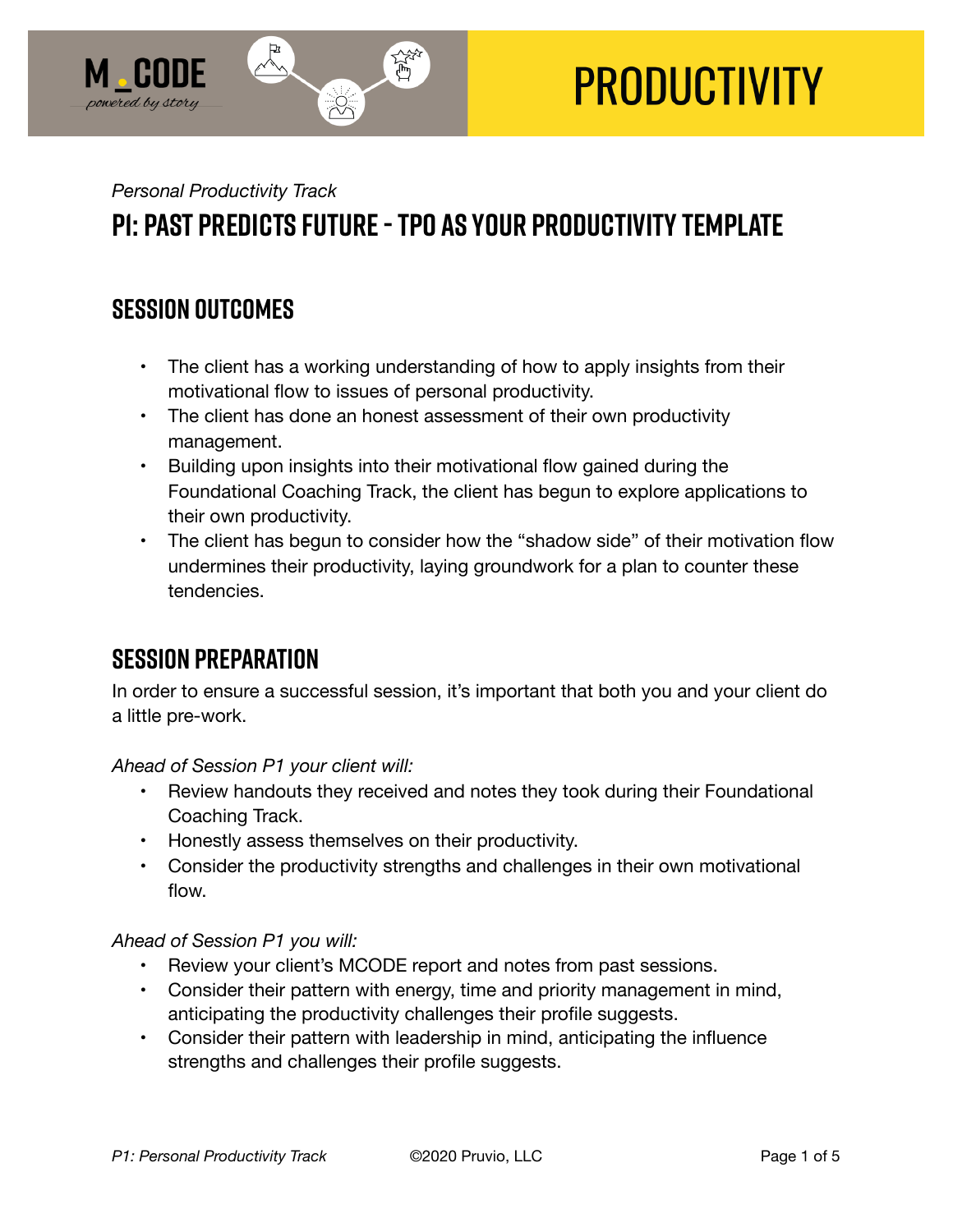## **Communication**

One week ahead of the appointment send an email message similar to this to your client:

*Greetings \_\_\_\_\_\_\_\_,* 

*I'm looking forward to connecting again with you in this first session of the Personal Productivity Coaching Track. Our initial coaching session is scheduled on \_\_\_\_\_\_ at \_\_\_\_\_\_ [via Zoom (the link is here)] or face to face at (address). While this begins a new series of coaching engagements centered on productivity. We will be building on progress we made in our time together working through the Foundations Coaching Series.* 

*We'll begin our first session – before diving into our main topic – with you sharing some of how your commitment from our Foundations Coaching is playing out. I look forward to hearing of your progress and any questions you have or challenges you've faced.* 

*Our focus for the upcoming personal productivity session (P1) will be building your productivity plan in line with your motivational flow.* 

*To gain the most from Session P1 I suggest you work through the following preparations: Review handouts you received and notes you took during the Foundational Coaching Track you completed. Refreshing yourself on these core principles will give you a "booster shot" headed into this track.* 

*Review the three achievement stories you drafted and are recorded in your MCODE report. Make some observations about what made you productive from your stories. The productivity patterns embedded in these successes are going to provide a template for successful productivity planning in the future.* 

*Review your "trigger–process–outcome" motivational flow. This is going to be a key we will return to again and again in the weeks ahead. What do you see in your motivational flow that can help you be most productive.* 

*Review the "shadow side" insights you gleaned during these coaching sessions. Knowing what can erode your influence and steal your focus and energy is invaluable in building a strategy for productivity. What will steal your productivity?* 

*Come ready to discuss what you uncover in these exercises. I look forward to our time together.* 

*Sincerely,* 

*\_\_\_\_\_\_\_\_\_\_\_\_\_\_\_\_\_\_\_\_\_\_\_\_\_\_ Certified MCODE Practitioner*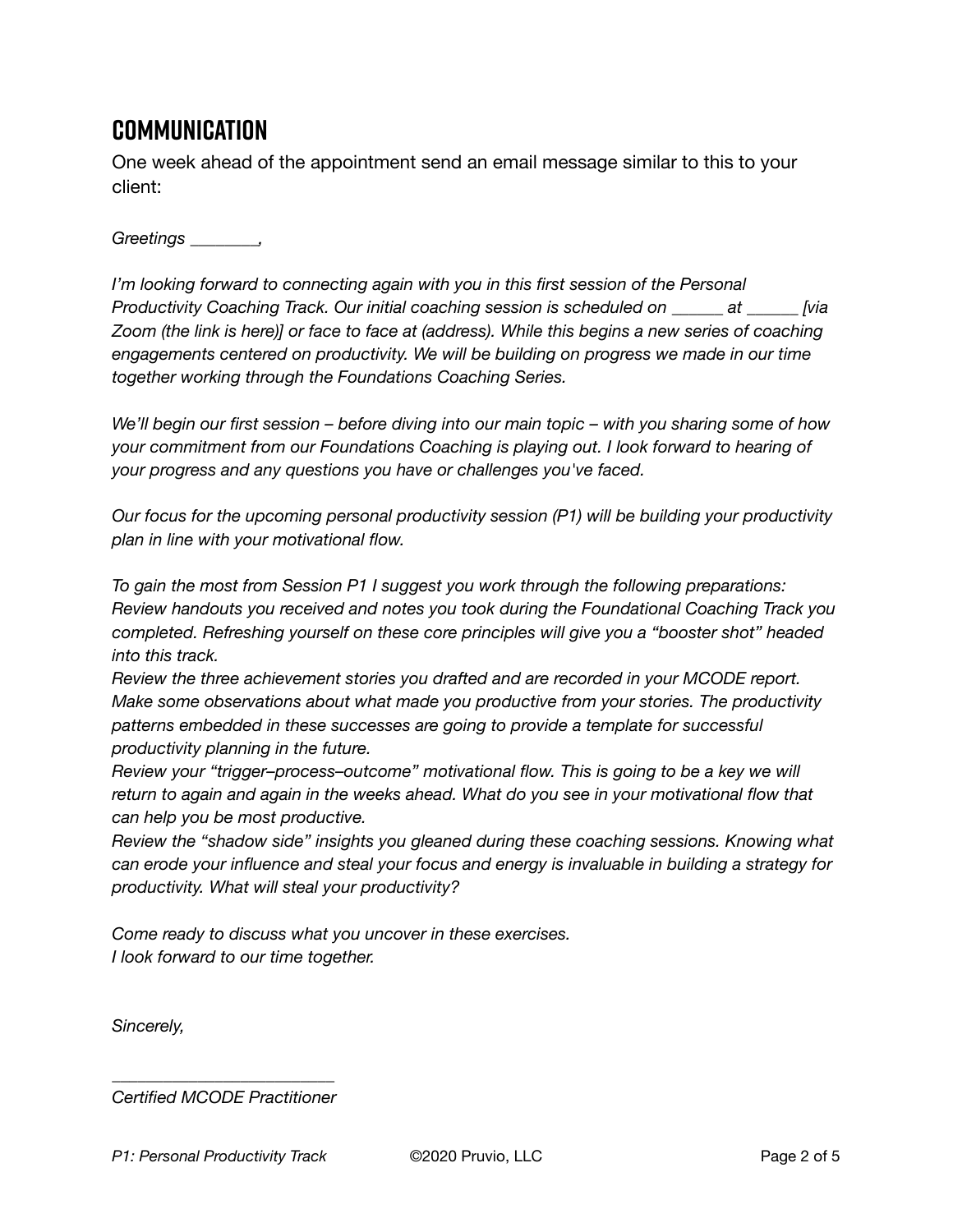## **SESSION OUTLINE**

#### **Meet + Greet [3 minutes]:**

*Practitioner Note: Come with something personal to share with your client (no more than 30 seconds of this 3 minute block). Then ask them to share, and follow up with at least one probing question.* 

**Transition / Accountability [2 minutes]:** "Our last session together wrapped up \_\_\_\_\_\_\_\_\_\_\_\_\_\_ , and we discussed \_\_\_\_\_\_\_\_\_\_. In response you committed to \_\_\_\_\_\_\_\_. How is this commitment playing out?" [Client responds].

**Transition / Preview [1 Minute]:** "Today we are going to build on the Foundation Coaching Track you completed and with those insights in mind begin the Personal Productivity Series. One of the most common questions I get from clients is, "How can I get more things done, more efficiently, with better quality? I know I can improve my output; I just don't know how." We've designed this track to solve that challenge. In the weeks ahead I'm going to introduce you to two simple and proven processes: The Ivy Lee system for prioritizing tasks, and the Prime–Time Zone system for engaging your time and energy. Along the way, I'm going to work with you to personalize these principles and implement them through the framework you're already familiar with: your own unique motivational pattern. The synergy here will be powerful!

*Practitioner Note: For each coaching session – whether it is a choreographed format like this one, or an open discussion format – keep the F.L.O.W. coaching model front and center in your mind. Make running notes through the session, and keep track of where you are in the model, particularly when you transition from one segment to another. Take note specifically of where in the F.L.O.W. pattern you are seeing the energy and the "aha" moments. These will be key insights when you guide the client to potential action items at the the "W.ork It" segment of the F.L.O.W. model. Also, keep close tabs on the clock. It's the coach's responsibility to strike the healthy balance between following the improvisation of the session WITHIN the bounds of time and topic. This takes practice, and watching the clock is vital.*

#### **Consultative Coaching Conversation [15 minutes]**

**Context [3 minutes]:** It's been said, "History doesn't repeat itself, but it rhymes." Nowhere is this more true than in our own personal, small slices of history, where the similar patterns of motivation appear and reappear again and again many times. That pattern is the premise of MCODE, and you are part of its proof. As we begin a coaching journey focusing on your present and future productivity we are going to first look back to your past. While there are general principles for human productivity there is no one size fits all formula for everyone. Your own tailored pattern for productivity is yours alone, and it already exists, awaiting discovery in your past productive moments. The way you succeeded yesterday IS the way you will succeed going forward.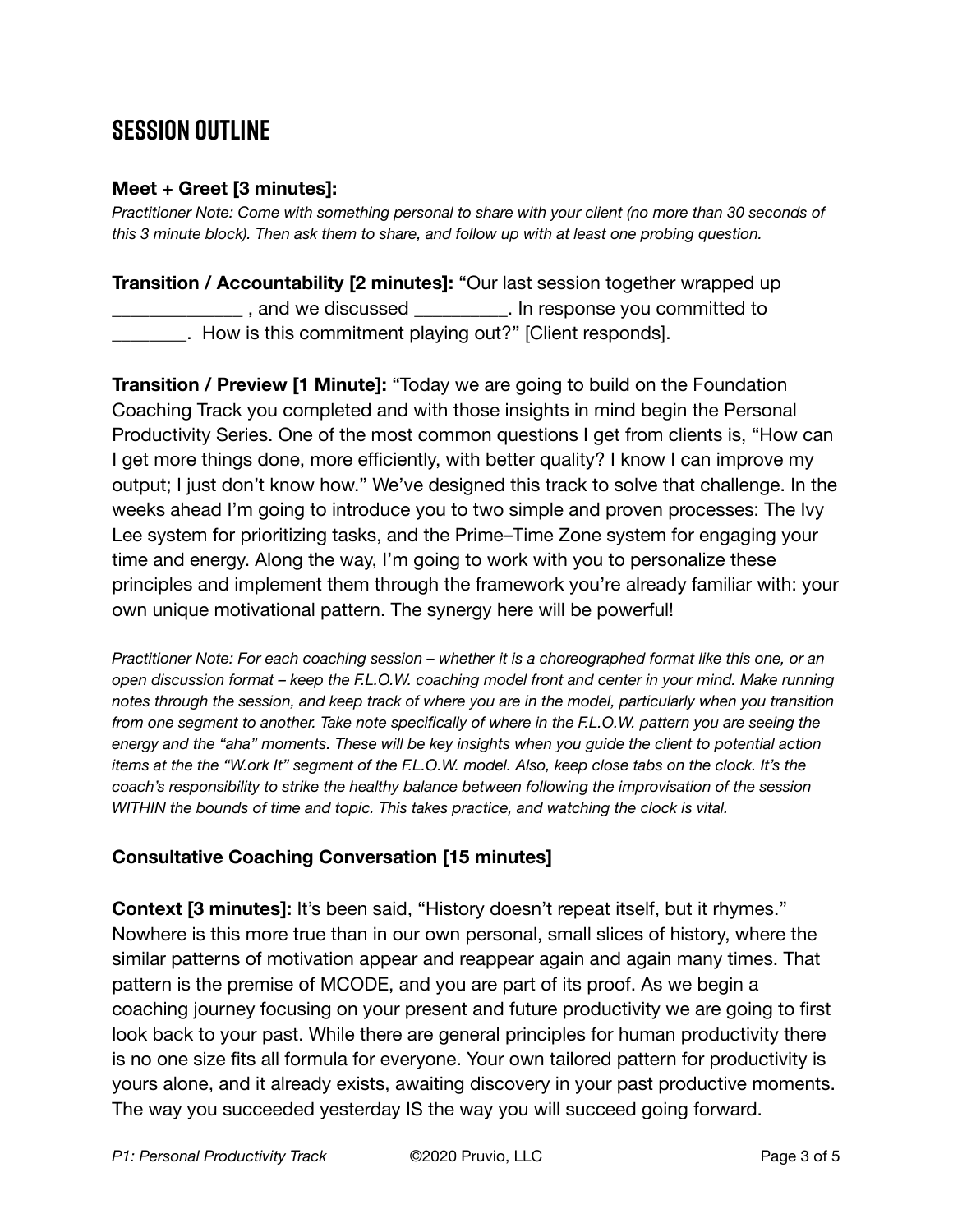Identifying those productivity patterns is the first step in going to the next level in getting things done.

**Content review and response [12 minutes]:** "As preparation for today, I suggested that you return to your MCODE report and to notes you took during our Foundation Coaching sessions, to review your three achievement stories, your trigger–process– outcome motivation flow, and the "shadow side" of your motivations that can erode your effectiveness.

What productivity insights came to light as you reviewed your achievement stories? What productivity insights came to light as you reviewed your trigger–process– outcome motivational flow?

What did you learn as you reconsider the "shadow side" tendencies of your top motivations?

*Practitioner Notes:* 

*Follow the natural flow of this conversation.* 

*Express observations at natural breaks in the conversation. Refer back to some of the insights you noted from past sessions.* 

*Listen especially for connections with their motivational flow; remember to keep at hand their report and your notes of their motivation flow pattern.* 

*As always, watch the clock.* 

#### **Current Challenge [20 Minutes]:**

*Practitioner Note: In this section you will guide your client through the F.L.O.W. (F.ind Out, L.earn About, O.wn, W.ork It) process to surface one pressing productivity challenge where prioritizing action is needed. Your goal is to help surface the client's F.L.O.W. (F.ind Out, L.earn About, O.wn It, W.ork It) for this challenge.*

**F.ind Out:** What are your biggest barriers to being the most productive you can be?

**L.earn About:** Consider your achievement stories and the motivation flow embedded in them. How might recalling your recurring pattern of trigger–process–outcome help you improve this/ challenge?

**O.wn:** Is there a "shadow side" tendency in your motivation flow that sheds light on why you are struggling to meet this responsibility with excellence?

**W.ork it:** Given what you have learned about your motivation flow and your shadow side tendencies, what one or two adjustments could you make to upgrade your productivity in this sphere? Is this your commitment?"